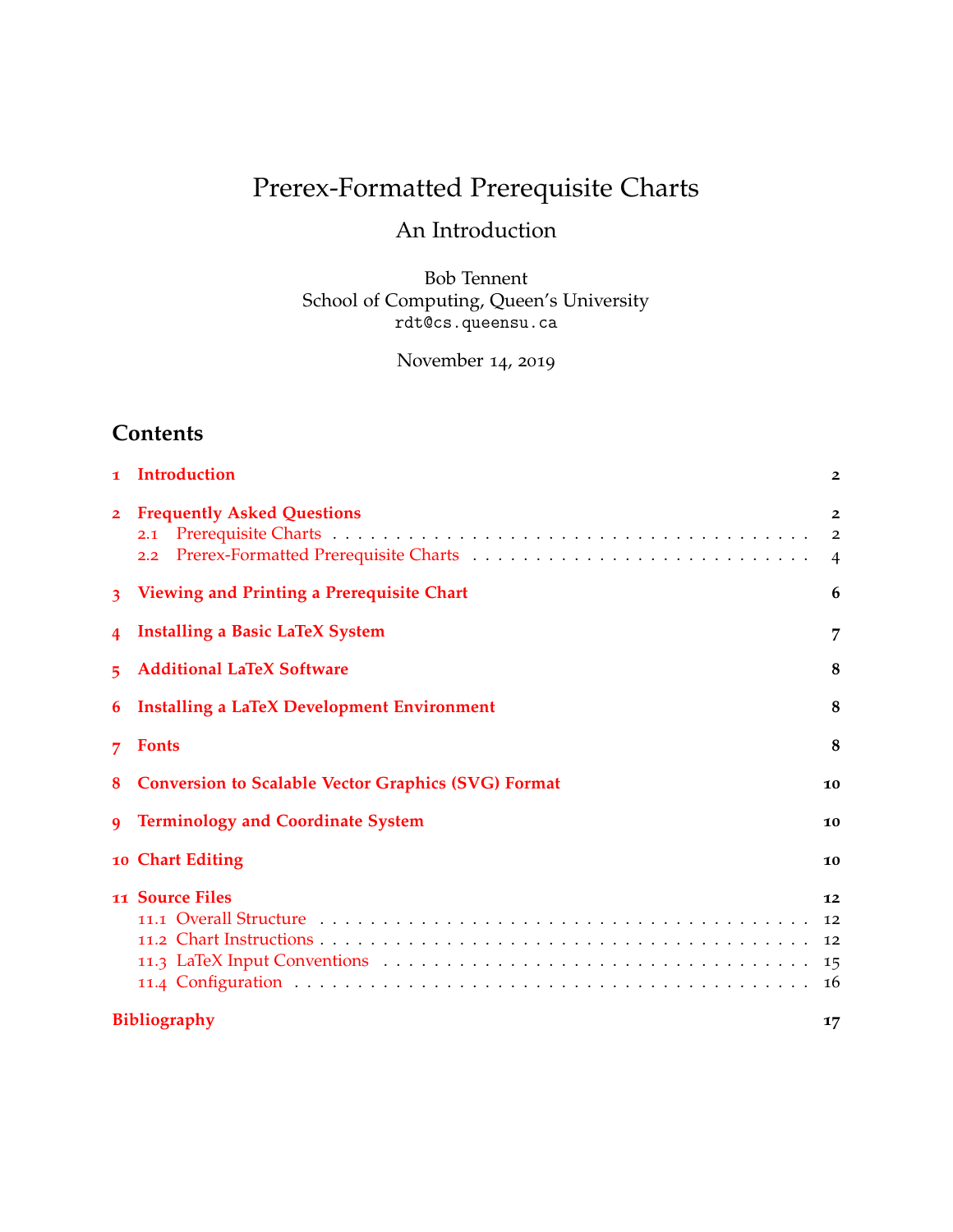# <span id="page-1-0"></span>**1 Introduction**

This document is intended to help a user who might want to create or edit prerex-formatted prerequisite charts, but is finding the installation and usage instructions in the README and manual pages to be incomprehensible.

# <span id="page-1-1"></span>**2 Frequently Asked Questions**

#### <span id="page-1-2"></span>**2.1 Prerequisite Charts**

#### **What is a prerequisite chart?**

A prerequisite chart gives an attractive graphical presentation of courses in a program (or set of related programs), organized by terms or years, linked by pre- and co-requisite arrows, and, when possible, supplemented by timetable information; Figure  $\frac{1}{2}$  $\frac{1}{2}$  $\frac{1}{2}$  on page  $\frac{1}{2}$  is a small example.

#### **Who would use a prerequisite chart?**

Prerequisite charts are useful to students selecting courses and planning their programs, and to faculty and staff advising students and managing curriculum development.

#### **The information is in calendars and on-line; why is a prerequisite chart needed?**

Conventional sources of course, program and timetable information are rarely in a user-friendly format. Faculty and staff advisors, being already fairly familiar with their courses and programs, often do not appreciate how inconvenient it is for students to access all the information they need to make course choices.

For example, program requirements are typically specified as lists of course codes for required and optional courses; one must look elsewhere to find the titles of the courses, the relations between them, their prerequisites, and the timetabling information.

As another example, a course description in a calendar typically specifies what the prerequisite courses are, but hardly ever specifies which course or courses the course is prerequisite to. This information may be very important to a student, but to discover it, he or she must search through all the subsequent course descriptions in the calendar. With a prerequisite chart, it is evident at a glance.

As a third example, consider a student who wants to know whether they can defer a course till the following year without risk of timetable conflicts. With conventional sources of information, such a question can be answered only by doing an exhaustive search through both timetable and calendar for a possible conflict. A prerequisite chart incorporating timetable data provides the necessary information in a compact and usable form, and the question can be answered immediately.

#### **If prerequisite charts are so great, why doesn't every university department have them?**

Few academic departments have the resources to produce prerequisite charts. If one searches on the web for "prerequisite chart" or "prerequisite diagram," virtually all of the matches are from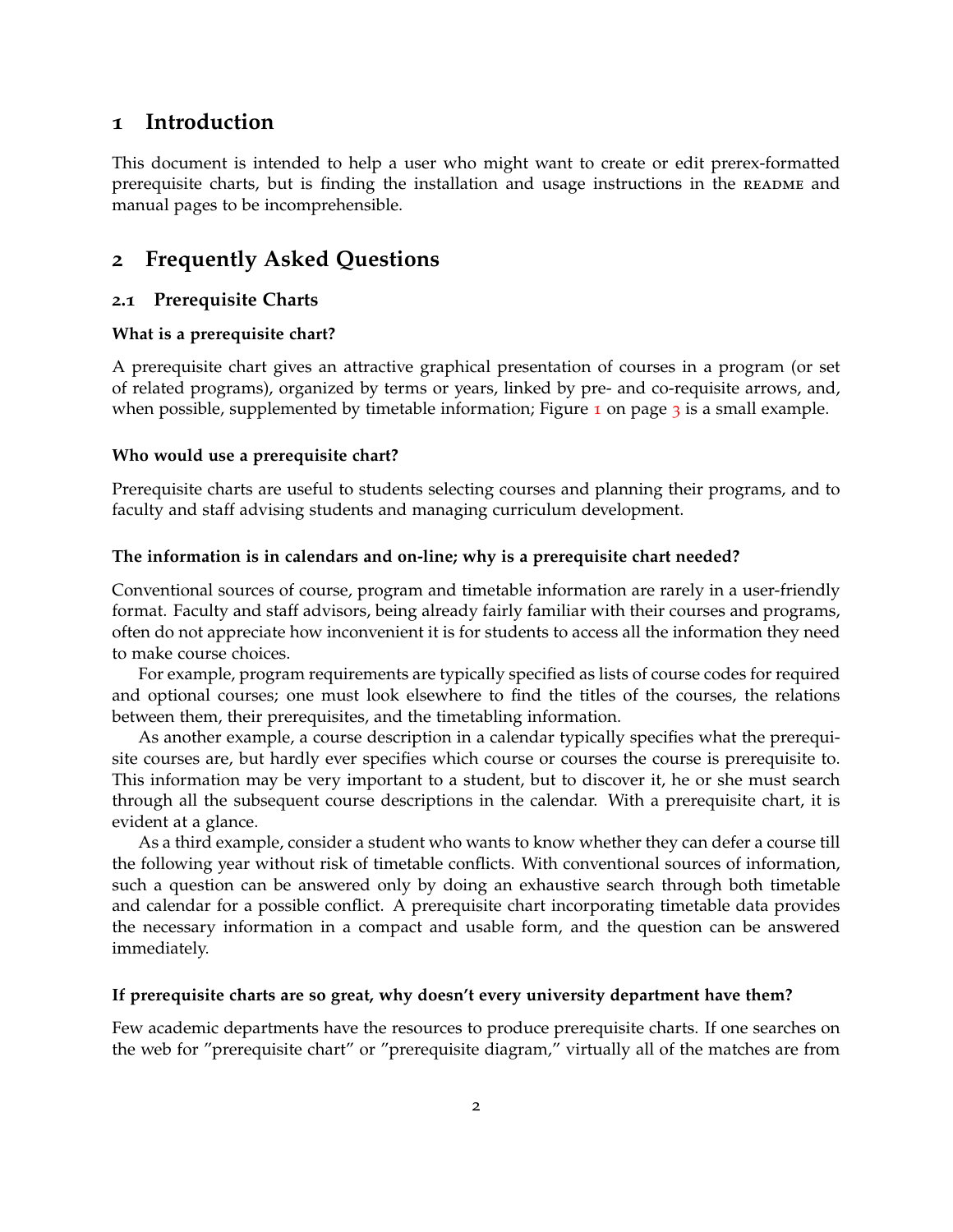

- A solid arrow  $\longrightarrow$  indicates a required prerequisite, a dotted arrow  $\longmapsto$  indicates a corequisite (to be taken before or concurrently), and a dashed arrow  $---+$  indicates a recommended prerequisite. Core courses are in [bold] boxes; other courses (i.e., options or prerequisites) are in light boxes.
- Timetabling abbreviations: M, T, W, Th, F=Mon, Tue, Wed, Thur, Fri, resp.; eve=7:00–9:50 pm; no=not offered.

<span id="page-2-0"></span>Figure 1: A Prerex-Formatted Prerequisite Chart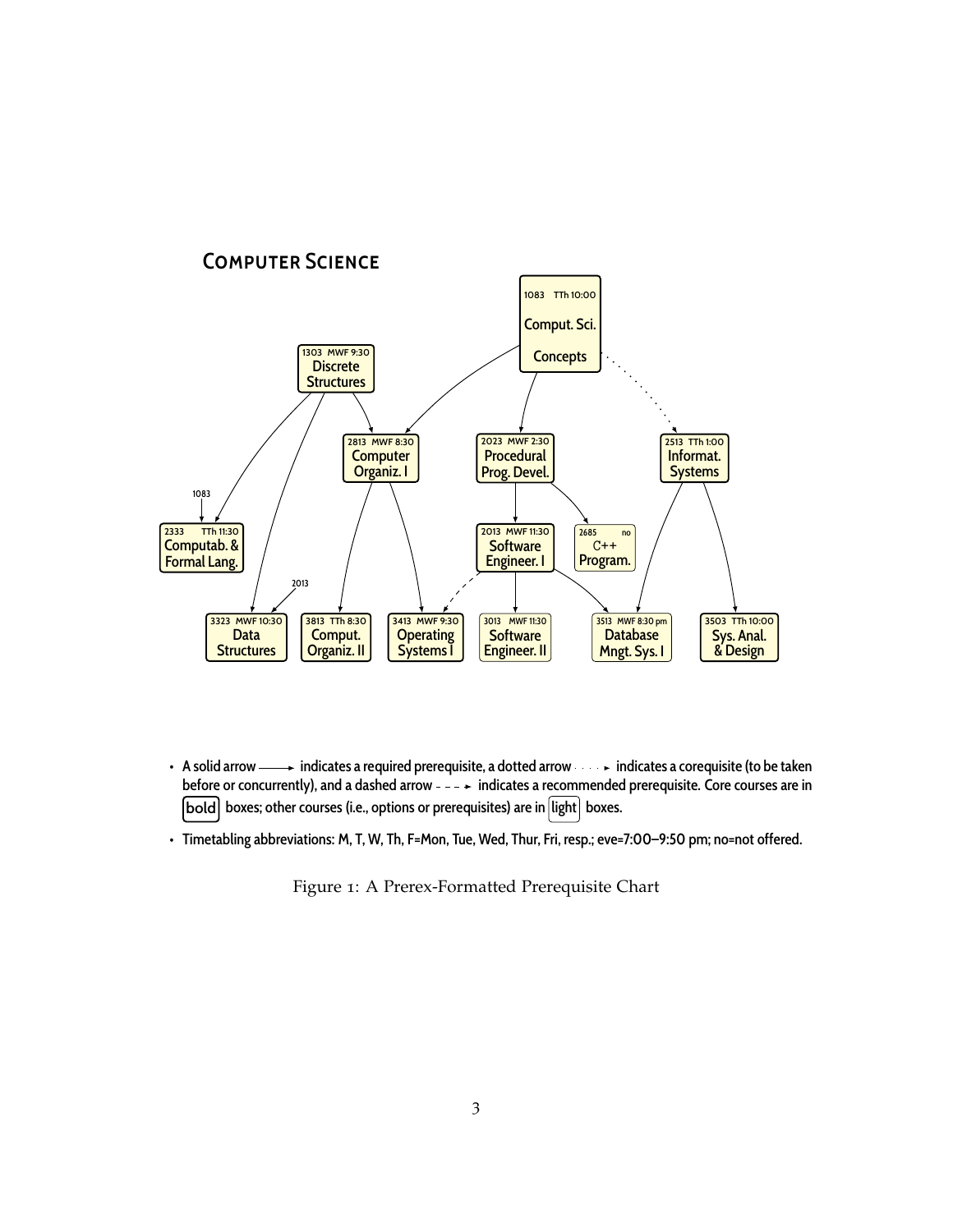departments that one would expect to have expertise in technical drawings. Here are some of these:

- Queen's University, Electrical and Computer Engineering<sup>[1](#page-3-1)</sup>
- University of Waterloo, Computer Science<sup>[2](#page-3-2)</sup>
- Georgia Tech, Electrical Engineering<sup>[3](#page-3-3)</sup>
- Georgia State University, Computer Science[4](#page-3-4)
- Kansas State University, Mathematics<sup>[5](#page-3-5)</sup>
- Penn State, Computer Science<sup>[6](#page-3-6)</sup>

#### <span id="page-3-0"></span>**2.2 Prerex-Formatted Prerequisite Charts**

#### **What file formats are used for prerex-formatted charts?**

The charts themselves are best distributed in the Portable Document Format (PDF) defined by Adobe; PDFs are readable on any platform and in most browsers using freely-available software (such as the Adobe Reader), printable on any high-resolution printer, relatively compact, and scalable to accommodate paper size, display resolution, or user preference.

Prerex-formatted charts are produced by software that processes simple and convenient textbased descriptions. These descriptions can be edited in any text editor or in the prerex interactive editor discussed in Section [10](#page-9-1). The format of chart descriptions is documented in Section [11](#page-10-0).

Charts can be converted to Scalable Vector Graphic (SVG) format for posting on the web. SVG images can be rendered directly by all modern web browsers and are comparable to PDF in quality. Wnen compressed (.svgz), the size is also comparable to PDF. It is fairly easy to convert charts to SVG images.

#### **What software is needed to produce prerex-formatted prerequisite charts?**

To process the description of a prerex-formatted chart, the following software is essential:

- an up-to-date standard-conforming implementation of LaTeX, a powerful document processing system based on TeX, a professional-quality typesetting engine; see Section [4](#page-6-0).
- a few additional LaTeX packages, such as pgf, that may not be included in a minimal LaTeX installation; see Section [5](#page-7-0);
- a file prerex.sty of specialized LaTeX definitions, which is included in the prerex package available at any repository of the Comprehensive TeX Archive Network (CTAN)[7](#page-3-7) and in many TeX distributions.

<span id="page-3-2"></span><span id="page-3-1"></span><sup>1</sup>[http://www.ece.queensu.ca/Current-Students/Undergraduate/files/Queens\\_ECE\\_prerequisite\\_graph\\_2011.pdf](http://www.ece.queensu.ca/Current-Students/Undergraduate/files/Queens_ECE_prerequisite_graph_2011.pdf) <sup>2</sup><http://www.cs.uwaterloo.ca/current/courses/charts/majorPrereq.shtml>

<span id="page-3-3"></span><sup>3</sup>[http://www.ece.gatech.edu/academics/undergrad/ee\\_prereq.html](http://www.ece.gatech.edu/academics/undergrad/ee_prereq.html)

<span id="page-3-4"></span><sup>4</sup><http://www.cs.gsu.edu/sites/default/files/prereq.pdf>

<span id="page-3-5"></span><sup>5</sup><http://www.math.ksu.edu/courses/catalog/prereqcht.pdf>

<span id="page-3-6"></span><sup>6</sup><http://cs.hbg.psu.edu/cs/csprereq.html>

<span id="page-3-7"></span><sup>7</sup><http://www.ctan.org/>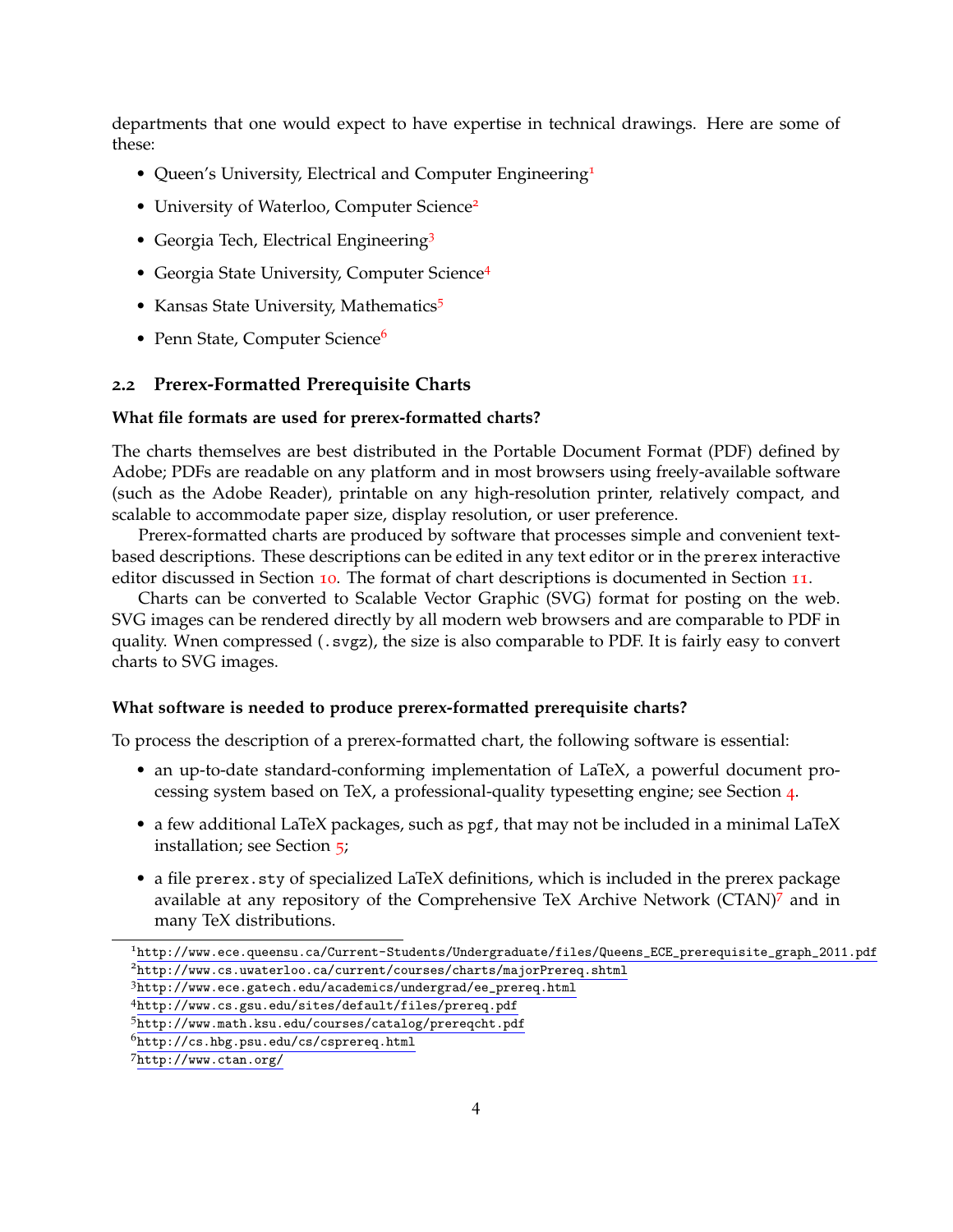The following additional software is optional but recommended:

- a PDF viewer that
	- **–** can be configured to "watch" the PDF file so that it re-loads automatically when this is updated, and
	- **–** shows hyperlinks in a "tooltip" when the mouse hovers over it, which is a convenient way to get the coordinates of course boxes and arrows while editing the description;

see Section [3](#page-5-0).

- suitable fonts; see Section [7](#page-7-2).
- the prerex interactive editor for prerex-formatted charts; see Section [10](#page-9-1).
- an integrated LaTeX development environment; see Section [6](#page-7-1).

## **Why couldn't I use a program like Visio® or CorelDRAW® to produce a prerequisite chart?**

You could, if you have such a program available, are very skilled in its use, and won't be embarrassed distributing a chart that looks amateurish. Look carefully at a prerex-formatted chart and notice the following properties:

- Each course box is sized to just enclose the text within it, with uniform standard margins.
- Each arrow between courses is oriented from box centre to box centre, rather than from/to standard "connection points" on the box edges.
- The arrows are "clipped" by the course boxes, but the arrow heads abut the target box exactly.

These desirable properties are not easily achieved using conventional "do-it-yourself" drawing software, no matter how "user-friendly" it purports to be. The prerex system provides complete flexibility as well as professional quality:

- Text within a course box may be partitioned into regions with varying characteristics. For example, the course code and the timetable information on the first line of course boxes are in a smaller font than the course name. The latter is centered and the former are left- and right-justified, respectively. Arbitrary LaTeX formatting can be used for the text.
- Any available Type 1 (Postscript) or TrueType format fonts may be used. The professionalquality typesetting engine takes advantage of kerns and ligatures in the fonts.
- Line thickness for boxes may be varied; in the example diagram, heavier boxes (and boldface text) are used to indicate that a course is "required" in the program, rather than an option.
- Different styles of connectors can be used, for example to distinguish prerequisites, corequisites, and recommended prerequisites.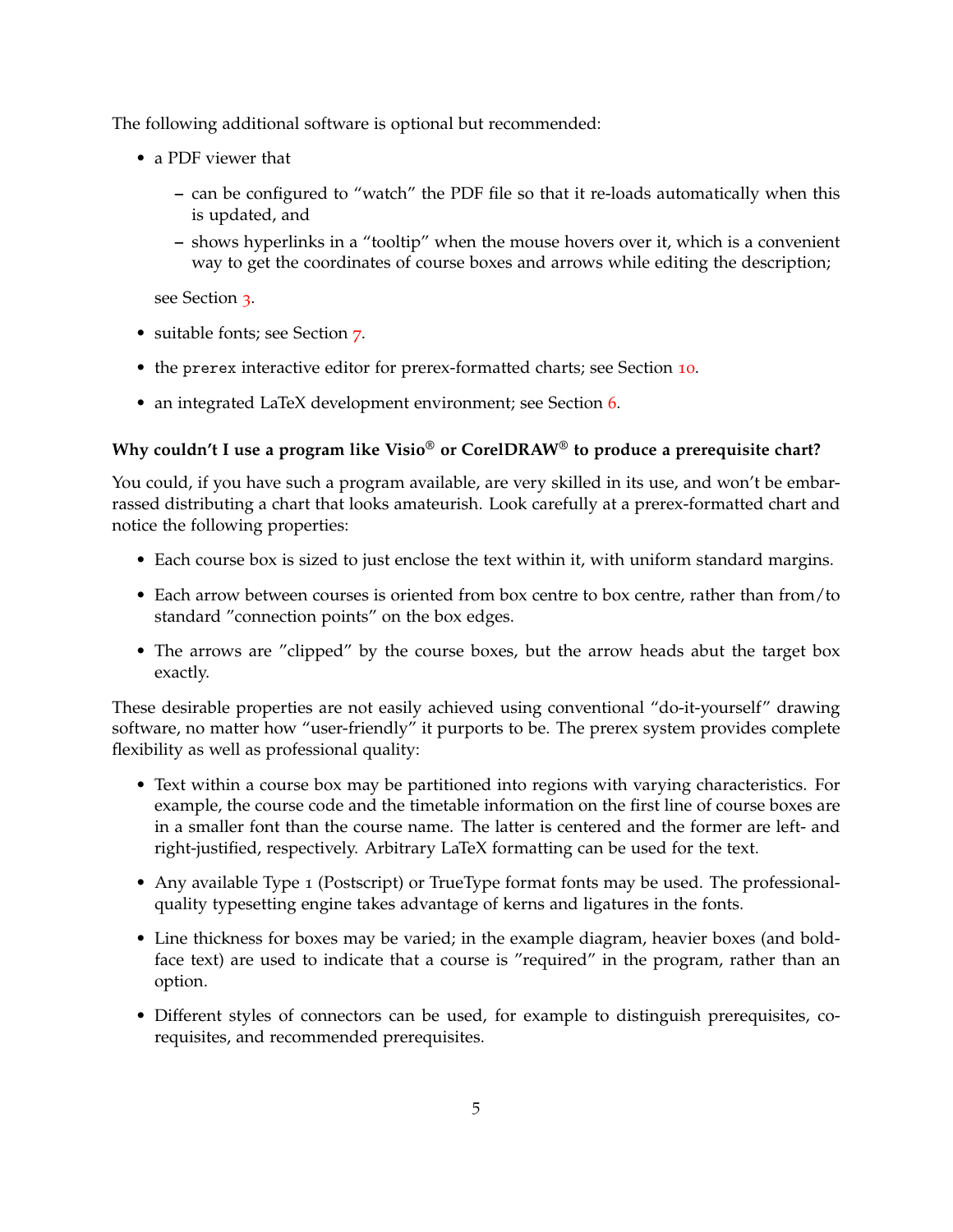- Various sizes or shapes of course boxes may be used, for example to distinguish between half and full courses.
- Graphic images such as logos can be imported.
- Colours and hyperlinks to on-line course descriptions or calendars are possible.

#### **Wouldn't a commercial drafting service be able to produce a professional-looking prerequisite chart?**

Possibly, but you will almost certainly have to do the global lay-out yourself. A more serious long-term problem is that it is unlikely you will be able to maintain the chart yourself using freely available software. You will be "locked-in" to use the drafting service for every future modification of the chart.

If you want the quality and maintainability of a prerex-formatted chart but don't think you can produce it yourself, you can outsource the production; check out the following: <http://www.prerex.com>.

#### **How can a prerex-formatted chart be edited?**

University programs and timetables change frequently: courses are added or dropped, pre- or co-requisites or timetabling of courses change, and so on. Use of a separate text-based description file and intelligent processing software make it easy to modify a prerex-formatted chart. If the text within a course box is changed, the size of the box, the length of connectors to and from that box, and the location of arrowheads into the box are all adjusted automatically by the processing software. If a course box must be moved, it is straightforward to edit the relevant instructions for arrows into or from the box because the coordinates specified for an arrow are those of the box centres, rather than those of the edges or corners of the boxes. Small changes can be made with any text editor.

For creating a prerex-formatted chart or for making substantial changes to an existing chart, the prerex interactive chart editor and the graphical "wrapper" vprerex are available; see Section [10](#page-9-1). Editing a text file in either of these ways is far easier and faster than trying to fiddle with an image using a mouse.

# <span id="page-5-0"></span>**3 Viewing and Printing a Prerequisite Chart**

A prerequisite chart in Portable Document Format (PDF) can be "opened" for viewing or printing in any PDF viewer. The most popular of these is the Adobe Reader.<sup>[8](#page-5-1)</sup> However, the Adobe Reader is quite slow to load and somewhat inconvenient to use if one wants to re-load the document after changing it (normally one must first close the document and then re-open it).

There are faster and more convenient alternatives to the Adobe Reader. One that is available for Windows, Macs, and Linux systems is a ghostscript-based viewer called GSview.[9](#page-5-2) For

<span id="page-5-1"></span> $8$ <http://www.adobe.com/prodindex/acrobat/readstep2.html>

<span id="page-5-2"></span><sup>9</sup><http://www.cs.wisc.edu/~ghost/>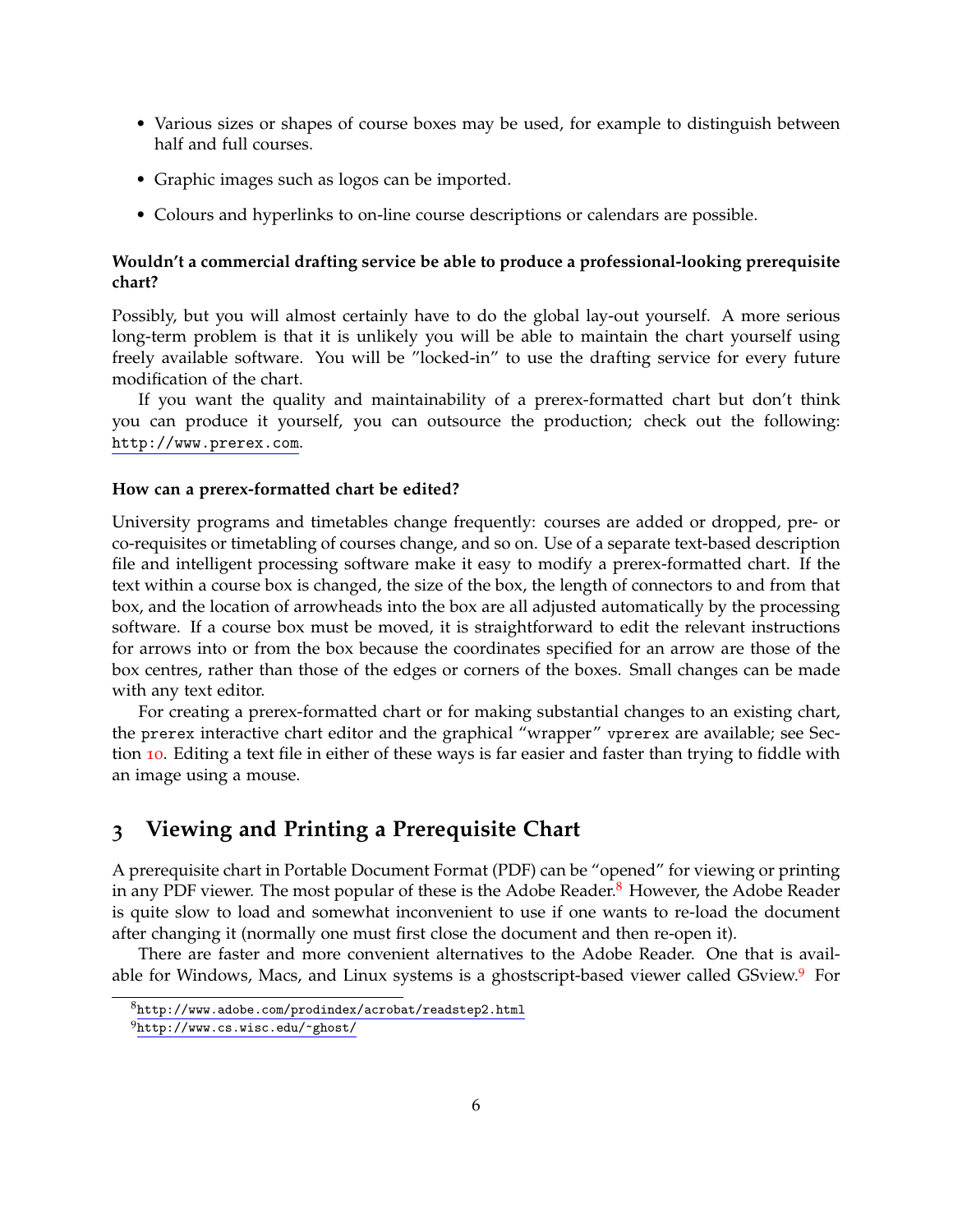Windows or Linux: download and install the most recent version of ghostscript for your plat-form,<sup>[10](#page-6-1)</sup> and then install the most recent version of GSview for your platform.<sup>[11](#page-6-2)</sup> For Macs: just get MacGSView.[12](#page-6-3)

For Linux systems, other ghostscript-based viewers such as  $gv<sup>13</sup>$  $gv<sup>13</sup>$  $gv<sup>13</sup>$  are available. Also, xpdf<sup>[14](#page-6-5)</sup> is suitable for any X-window based systems, such as any version of Linux. If Gnome or KDE libraries are installed, variants gpdf, kghostview, evince, and kpdf (now renamed okular) of these programs are available. You may print a prerequisite chart from within any of these viewing applications.

If you are *editing* a prerequisite chart (using either a text editor on the chart description or the prerex editor), you will want to use a PDF viewer that not only can be configured to "watch" the PDF file (so that it re-loads automatically when this is updated), but also shows hyperlinks in a "tooltip" when the mouse hovers over it; this is a convenient way to get the coordinates of course boxes and arrows while editing the description. Recent versions of some of these viewing programs have the latter capability. The vprerex "wrapper" for the prerex editor includes a built-in prerex-enabled PDF viewer that makes it extremely easy to transfer coordinates from the chart to the editor.

## <span id="page-6-0"></span>**4 Installing a Basic LaTeX System**

To "process" a chart description, you will need to install an application called LaTeX, together with several auxiliary applications to convert the output into PDF or other formats.

LaTeX is a powerful document processor based on a professional-quality typesetting program called TeX. The following web sites will point you to as much information as you might want on LaTeX and TeX:

- LaTeX Project home page<sup>[15](#page-6-6)</sup>
- TeX Users Group home page<sup>[16](#page-6-7)</sup>
- TeX FAQ<sup>[17](#page-6-8)</sup>

If you use Windows, we suggest you install the "basic" version of MiKTeX.<sup>[18](#page-6-9)</sup> If you use Mac OS X, go to the *TeX on Mac OS X* site.<sup>[19](#page-6-10)</sup> UNIX and Linux users should install at least the "basic" scheme of TeXLive.<sup>[20](#page-6-11)</sup>

The resulting installation will allow you to process simple .tex files. However, you won't be able to process the description of a prerex-formatted prerequisite chart until some necessary additional software is installed.

<span id="page-6-1"></span> $^{10}$ <http://www.cs.wisc.edu/~ghost/doc/AFPL/index.htm>

<span id="page-6-2"></span><sup>11</sup><http://www.cs.wisc.edu/~ghost/gsview/index.htm>

<span id="page-6-3"></span><sup>12</sup><http://www.cs.wisc.edu/~ghost/macos/index.htm>

<span id="page-6-4"></span><sup>13</sup><http://wino.physik.uni-mainz.de/~plass/gv/>

<span id="page-6-5"></span><sup>14</sup><http://www.foolabs.com/xpdf/home.html>

<span id="page-6-6"></span><sup>15</sup><http://www.latex-project.org>

<span id="page-6-7"></span><sup>16</sup><http://www.tug.org/>

<span id="page-6-8"></span><sup>17</sup><http://www.tex.ac.uk/cgi-bin/texfaq2html>

<span id="page-6-9"></span><sup>18</sup><http://www.miktex.org/setup.html>

<span id="page-6-10"></span><sup>19</sup><http://www.rna.nl/tex.html>

<span id="page-6-11"></span><sup>20</sup><http://www.tug.org/texlive/>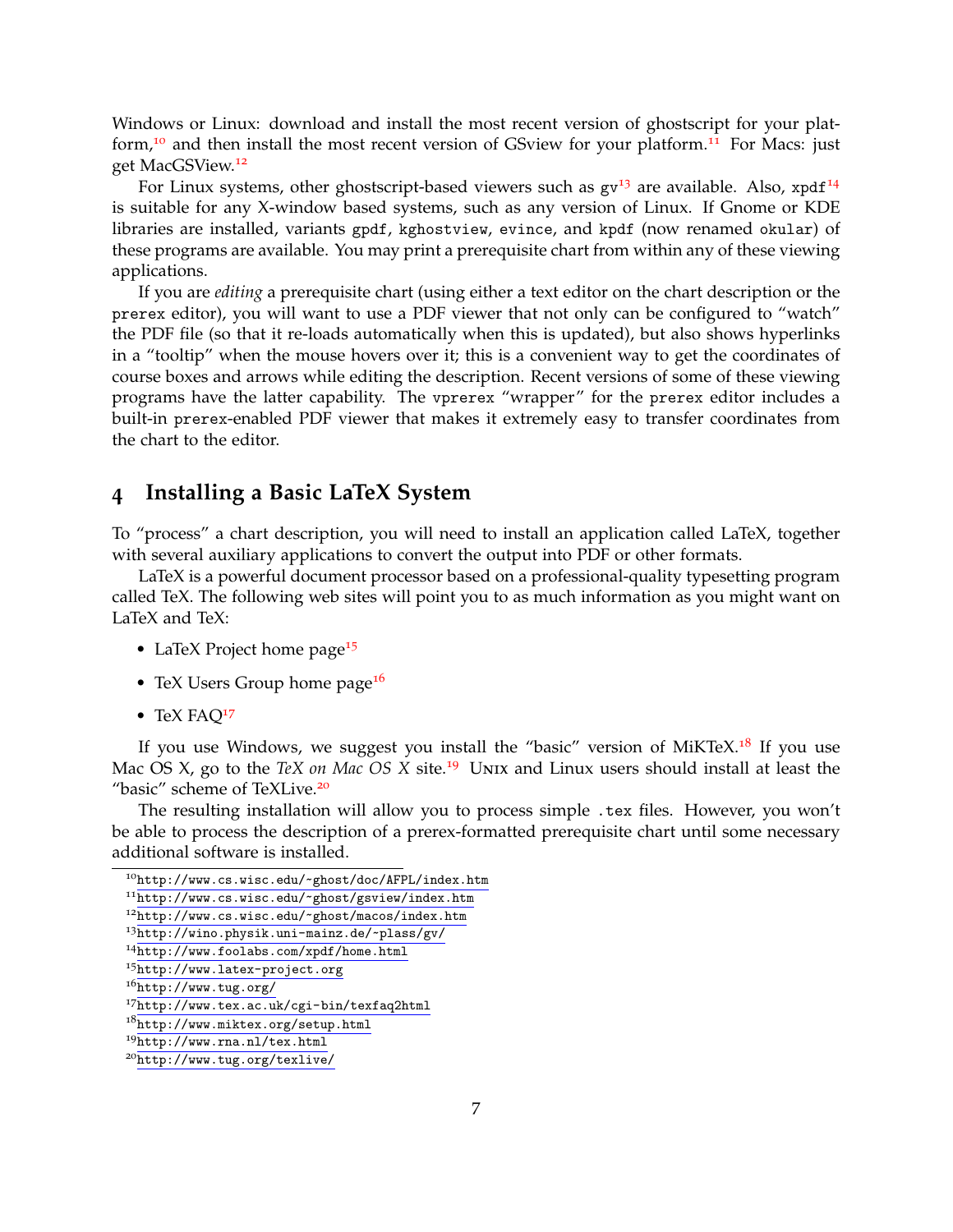# <span id="page-7-0"></span>**5 Additional LaTeX Software**

To process descriptions of prerex-formatted charts, some additional packages are needed. The file prerex.sty from the prerex package is essential; it should be stored in the same folder as the .tex file to be processed (or in a texmf tree so the LaTeX system can find it). Other add-ons that may be necessary are as follows: pgf, tikz, multido, hyperref, textcomp, and xcolor. If you are using MikTeX or TeXLive, these packages can be installed using their package managers. All of the packages are also available for download from any  $CTAN<sup>21</sup>$  $CTAN<sup>21</sup>$  $CTAN<sup>21</sup>$  repository.

You are now ready to process the description for a chart. Get a command-line prompt, move to the folder with the chart description and issue the following instruction:

pdflatex chart

This operation will overwrite any existing chart.pdf, so you should first re-name that file if you want to preserve it.

# <span id="page-7-1"></span>**6 Installing a LaTeX Development Environment**

Most beginning users will prefer to use a graphical "development environment" which supports editing, processing and previewing of documents, rather than the command-line interface. There are *many* such applications; one called TeXWorks is supported in both MiKTeX and TeXLive.

## <span id="page-7-2"></span>**7 Fonts**

Look carefully at the samples in Figure [2](#page-8-1) on page [9](#page-8-1). Times and Palatino are *serifed* typefaces; the serifs are the small projections at the baselines, and sometimes at the tops, of characters. Serifs improve the readability of *long* texts. The others are *sans serif* typefaces; this class of typefaces is more appropriate for use in prerequisite charts where *legibility* of fairly small and short textual fragments is of primary importance.

There are several *sans serif* options available for LaTeX. Computer Modern Sans is the default *sans serif* font, and Helvetica should also be available in every LaTeX installation. To get Helvetica (scaled down 20%), use

```
\usepackage[scaled=0.8]{helvet}
```
The Open Sans family<sup>[22](#page-7-4)</sup> of fonts, designed by Steve Matteson of Ascender, is supported for use in LaTeX by the opensans package, available from  $CTAN<sup>23</sup>$  $CTAN<sup>23</sup>$  $CTAN<sup>23</sup>$  and in most distributions. The Cabin<sup>[24](#page-7-6)</sup> and Quattrocento Sans<sup>[25](#page-7-7)</sup> families of fonts, designed by Pablo Impallari, are supported for use in LaTeX by the cabin and quattrocento packages. The chart in Figure [1](#page-2-0) on page [3](#page-2-0) uses Cabin. The Linux Biolinum fonts are the sans-serif companions to the Linux Libertine family<sup>[26](#page-7-8)</sup>, designed by Philipp H. Poll, and are supported for use in LaTeX by the libertine package.

<span id="page-7-3"></span><sup>21</sup><http://www.ctan.org/>

<span id="page-7-4"></span><sup>22</sup><http://www.google.com/webfonts/specimen/Open+Sans>

<span id="page-7-5"></span><sup>23</sup><http://www.ctan.org/pkg/opensans>

<span id="page-7-6"></span><sup>24</sup><http://www.google.com/webfonts/specimen/Cabin>

<span id="page-7-7"></span><sup>25</sup><http://www.google.com/webfonts/specimen/Quattrocento+Sans>

<span id="page-7-8"></span><sup>26</sup><http://www.linuxlibertine.org/index.php?id=1&L=1>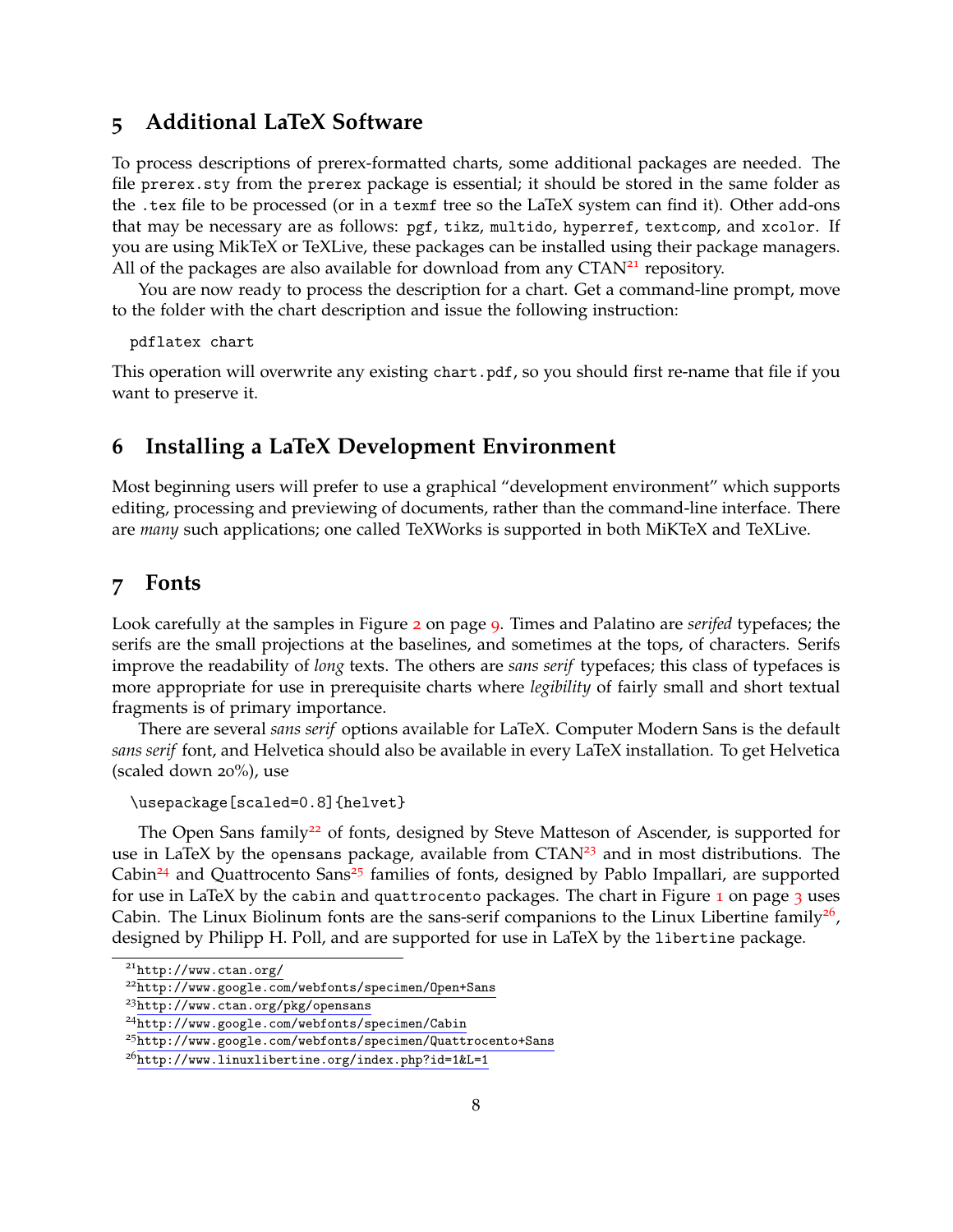# Times Palatino Computer Modern Sans **Helvetica** Open Sans Cabin Quattrocento Sans Linux Biolinum Optima

<span id="page-8-1"></span>Figure 2: Typeface Samples

Four URW-Classico fonts, a fairly good clone of Hermann Zapf's Optima, are available in a package of 79 fonts in Type 1 format that may be legally downloaded for non-commercial use from Artifex<sup>[27](#page-8-2)</sup>. The four Classico font files, renamed for use in LaTeX, with the necessary support files and installation instructions are available from  $CTAN<sup>28</sup>$  $CTAN<sup>28</sup>$  $CTAN<sup>28</sup>$ . Note that the font files cannot be distributed commercially without a commercial license; please read the license in the archive before re-distributing them. This restriction does not prevent you from distributing documents that *use* the fonts.

# <span id="page-8-0"></span>**8 Conversion to Scalable Vector Graphics (SVG) Format**

One approach is to use dvisvgm<sup>[29](#page-8-4)</sup> to convert the output of latex processing directly into a (compressed) SVG image. Versions since 1.3 generate links in the image from hyperref links in the source file. Use dvisvgm as a global class option and hypertex as a package option to hyperref to ensure that the appropriate drivers are used by latex, and invoke dvisvgm as follows:

dvisvgm -n -b dvi -L none ... .

<span id="page-8-2"></span><sup>27</sup><http://www.artifex.com/downloads/>

<span id="page-8-3"></span><sup>28</sup><http://www.ctan.org/pkg/classico>

<span id="page-8-4"></span><sup>29</sup><http://dvisvgm.sourceforge.net/>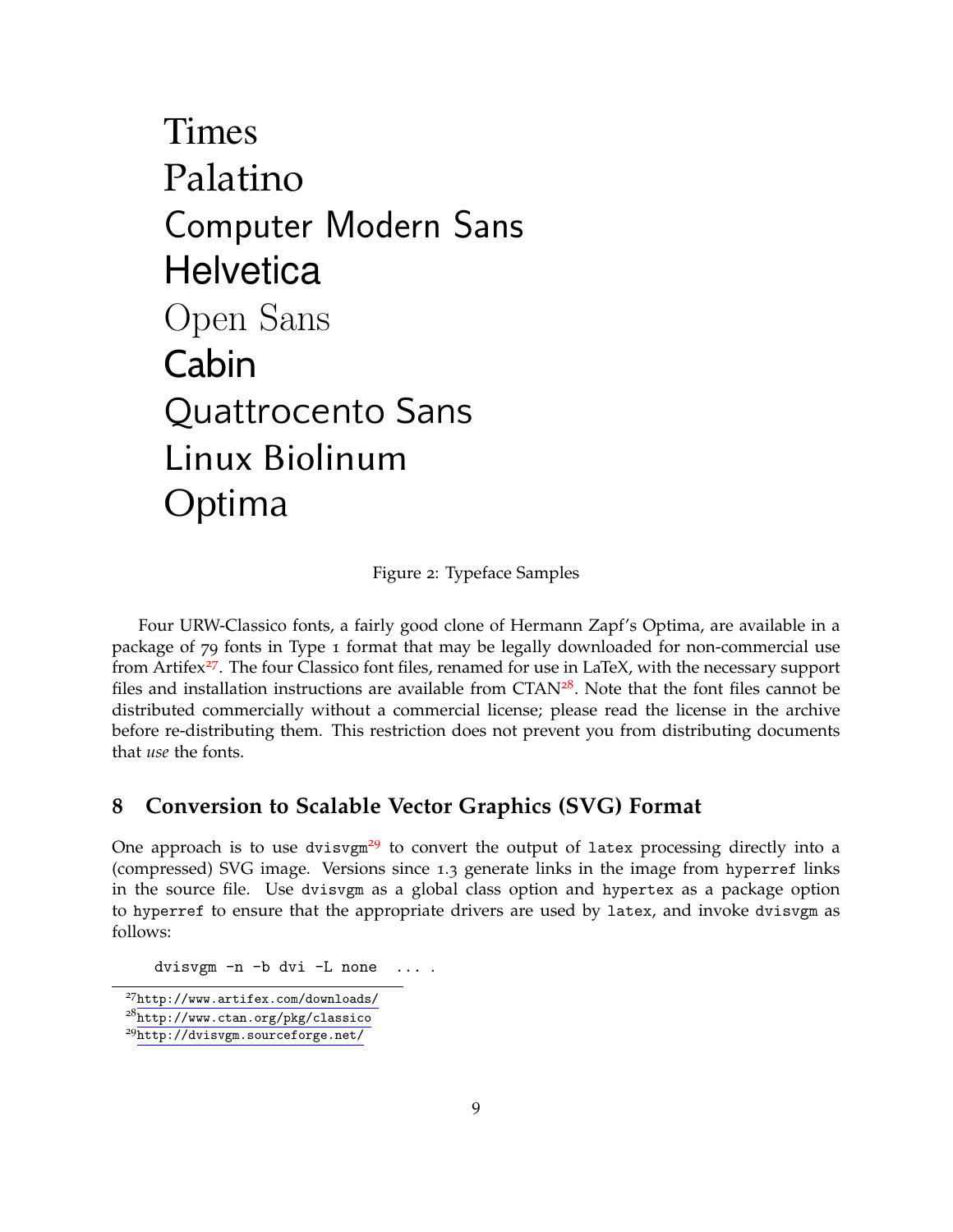Add the -z option to obtain a compressed image and use the -Z scale-factor option to scale the image height and width. If dvisvgm reports that it can't find Ghostscript, see the dvisvgm documentation for configuration options.

On Unix-like platforms such as Linux, a small program called pdf2svg is available<sup>[30](#page-9-2)</sup>; it uses standard libraries (poppler and cairo) to implement the conversion.

The inkview application in the open-source inkscape<sup>[31](#page-9-3)</sup> package is a convenient SVG image viewer.

## <span id="page-9-0"></span>**9 Terminology and Coordinate System**

Before we discuss the prerex editor and the format of "source files" (i.e., chart descriptions), we shall summarize the necessary terminology and coordinate conventions.

A prerequisite chart consists of a number of *course boxes*, linked by *arrows*. Courses are either *half* or *full*, and may be *required*. Each course box can contain a course *code* (upper left corner), a course *title* (lower half), and *timetable* information (upper right corner). An arrow can be either a *prerequisite* (solid), a *co-requisite* (dotted), or *recommended* (dashed). When a conventional arrow would be inappropriate, it is possible to use a *mini* course "box" (consisting of just a course code) just above a target box. A line (or paragraph) of text may be placed anywhere on the chart.

A conventional two-dimensional Cartesian coordinate system is used to specify the locations of diagram elements. The origin (where  $x = 0$  and  $y = 0$ ) is at the lower-left corner of the diagram.

The diagram height is configurable; the width is determined by the values of the LaTeX length \textwidth and an adjustable \unit length, which defines the absolute value of a coordinate unit. It is possible to put a coordinate grid with labelled axes in the background of a chart.

The coordinates of a *box, mini*, or *text* are those of its centre point. An *arrow* is described by the coordinates of the centre points of its source and target boxes/minis/texts.

### <span id="page-9-1"></span>**10 Chart Editing**

The source code of prerex, an interactive (command-line) prerequisite-chart editor, is available at CTAN repositories.<sup>[32](#page-9-4)</sup> It should build on any UNIX-like system with suitable tools and libraries installed; for example, it can be compiled on  $GNU/Linux$ , Solaris, the Cygwin<sup>[33](#page-9-5)</sup> platform on Windows, and the Fink $34$  platform on OS X.

The editor supports add, remove, cut-and-paste, and edit operations on course boxes, minis, texts, and arrows, and shifts of specified diagram elements or an entire diagram. A summary of all commands supported by prerex is given in Table  $1$ . Note that if a course box/mini/text is "cut" and then "pasted" elsewhere, the target or source coordinates of arrows into or out of the source and target are adjusted accordingly, and similarly if nodes are shifted or raised. To allow permutations of two or more chart elements, the editor maintains a "stack" of elements that have

<span id="page-9-2"></span><sup>30</sup><http://www.cityinthesky.co.uk/opensource/pdf2svg/>

<span id="page-9-3"></span><sup>31</sup><http://www.inkscape.org/en/>

<span id="page-9-4"></span><sup>32</sup><http://mirror.ctan.org/graphics/prerex/>

<span id="page-9-5"></span><sup>33</sup><http://www.cygwin.com/>

<span id="page-9-6"></span><sup>34</sup><http://fink.sourceforge.net/>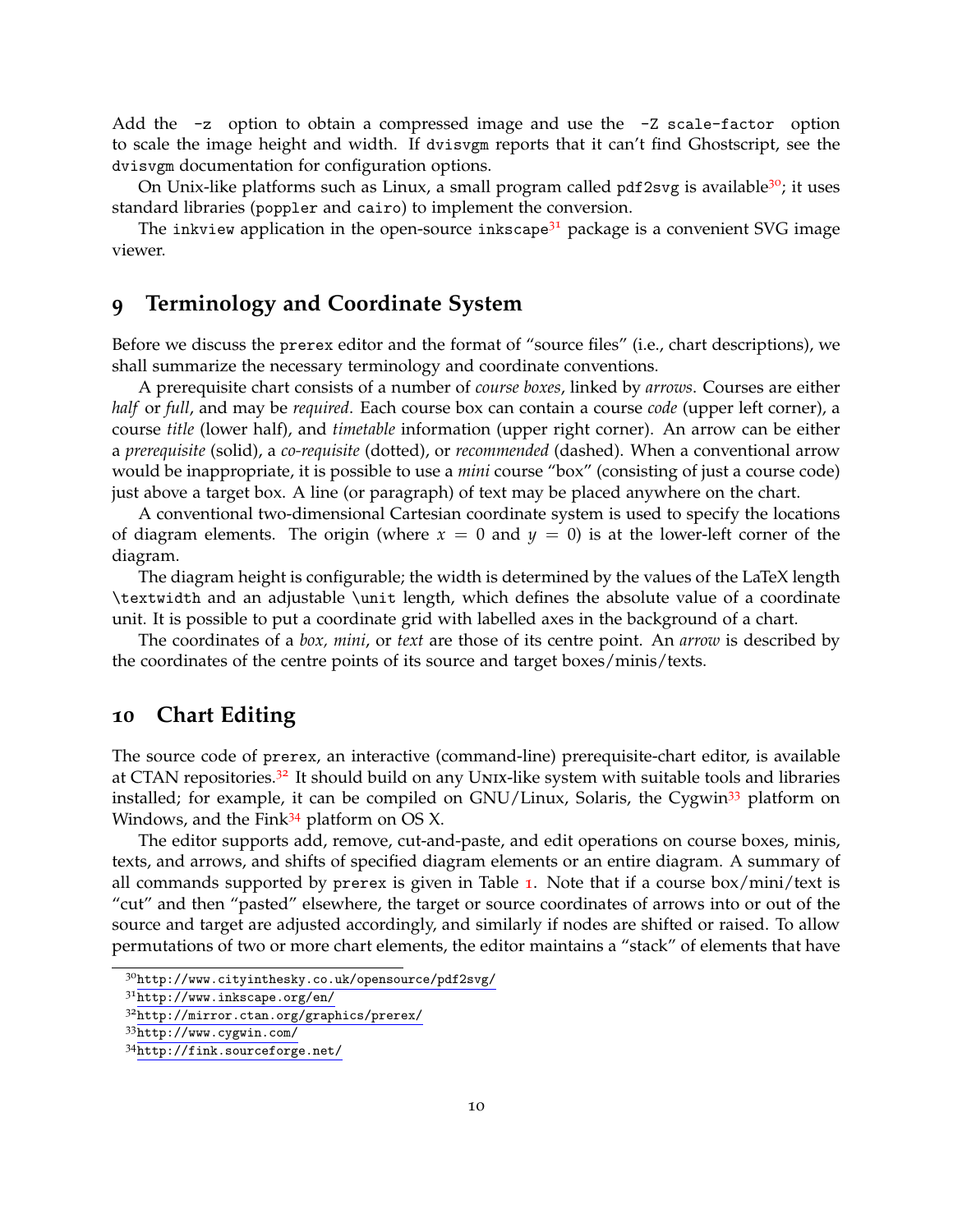| Command    |                                                          | Effect                                            |
|------------|----------------------------------------------------------|---------------------------------------------------|
| file> box  | x,y                                                      | [create and] edit course box at $x, y$            |
| file>      | mini<br>x,y                                              | [create and] edit mini course at $x, y$           |
| file> text | x,y                                                      | [create and] edit text centered at $x, y$         |
|            | file> arrow x0, y0, x1, y1                               | [create and] edit arrow from $x0, y0$ to $x1, y1$ |
|            | file> $cut$ $x, y$                                       | (temporarily) remove box, mini, or text at $x, y$ |
|            | file> paste x,y                                          | re-insert removed box, mini, or text at $x, y$    |
|            | file> xchange x0,y0 x1,y1                                | exchange elements at $x0, y0$ and $x1, y1$        |
|            | file> delete $[x, y   x0, y0, x1, y1   x0, y0: x1, y1] $ | remove specified elements/arrows                  |
|            | file> shift $[-]x x0,y0[:x1,y1] $                        | move [specified] elements $x$ units right [left]  |
|            | file> raise $[-]$ y x0,y0 $[:x1, y1]$                    | move [specified] elements $y$ units up [down]     |
| file> undo |                                                          | undo the effect of the previous editing command   |
|            | file> write   !                                          | save to file and process (with pdflatex)          |
|            | file> quit $\vert$ exit $\vert x \vert$ ^D               | turn off grid, save to file, process, and exit    |
| file>      | ! cmd                                                    | execute shell command cmd, then reload            |
|            | file> Backup                                             | copy file to .file                                |
|            | file> Restore                                            | restore from .file                                |
|            | file> grid [y/n]                                         | turn on/off coordinate grid background            |
| file>      | $help$   ?                                               | print this summary                                |

<span id="page-10-2"></span>Table 1: prerex Command Summary (since version 6.4)

been cut but not yet pasted. The notation  $x_0, y_0 : x_1, y_1$  denotes all the nodes (course boxes, minis, texts) in the rectangle whose northwest and southeast corners are at coordinates  $x_0$ ,  $y_0$  and  $x_1$ ,  $y_1$ , respectively.

The effects of editing operations may be observed in a PDF viewer. See the manual page prerex(1) for more information. The prerex package at CTAN also has the source files for vprerex (visual prerex), a graphical "wrapper" for prerex which incorporates a prerex-enabled PDF viewer.

For initial creation of a prerex-formatted chart or making substantial changes to the boxes and arrows of an existing prerex-formatted chart, it is more convenient to use one of these programs than to edit the source file directly; however, the chart editor has no access to other elements of a source file, such as preamble declarations, headings, notes, logos, and so on. A conventional text editor or LaTeX development environment should be used for these.

# <span id="page-10-0"></span>**11 Source Files**

#### <span id="page-10-1"></span>**11.1 Overall Structure**

A .tex file is essentially text with interspersed LaTeX commands, much as a web-page description has text with Hypertext Mark-up Language (HTML) tags interspersed. Commands for LaTeX can be recognized by the initial backslash character " $\Upsilon$ ".

The first several lines make up the "preamble" of the source file for a chart:

```
\documentclass{article}
\usepackage{prerex}
```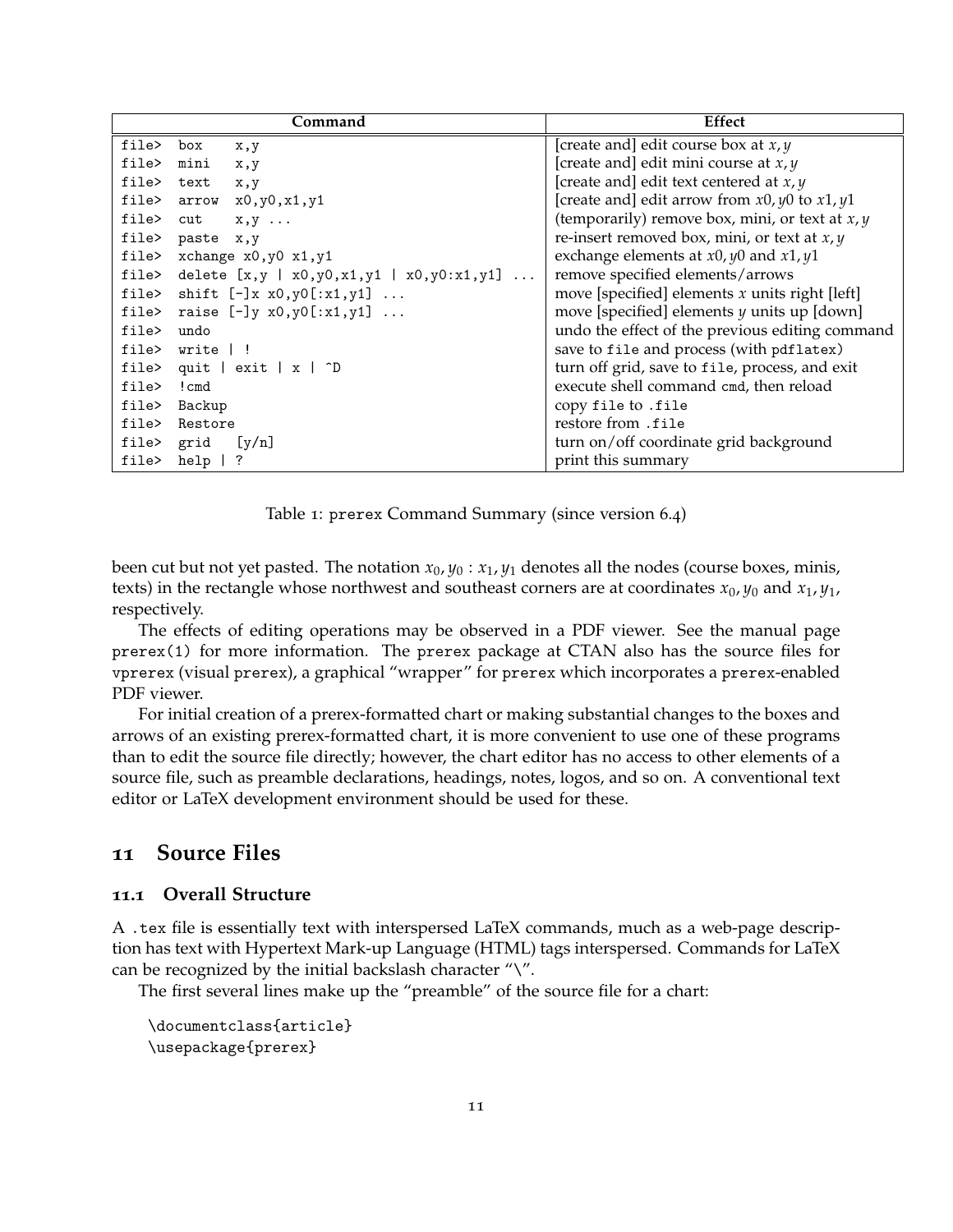:

This describes the kind of document to be processed (article, as opposed to book or report) and indicates a file of definitions to be used (prerex.sty). The remaining lines of the preamble specify such things as the page layout and the fonts to be used.

The structure

```
\begin{document}
  :
\end{document}
```
contains the content of the document. Typically, the first element of the content is a heading, contained within a formatting structure of the form

```
\begin{center}
   :
\end{center}
```
which specifies that each line of the material contained should be centered on the page. The double-backslash command \\ indicates a line break.

After the heading comes the description of the chart itself:

```
\begin{chart}
  :
\end{chart}
```
Finally, there will typically be some notes to explain the abbreviations and conventions used in the chart.

#### <span id="page-11-0"></span>**11.2 Chart Instructions**

Table  $2$  on page [13](#page-12-0) summarizes the formats of the instructions defined by prerex.sty.

The grid command creates a light gray "coordinate grid" in the background of the chart. Figure [3](#page-13-0) on page [14](#page-13-0) shows the example chart of Figure [1](#page-2-0) with the coordinate grid enabled. Note that the "origin" of the coordinate system (the point with *x*-coordinate 0 and *y*-coordinate 0) is at the lower-left corner of the chart.

The arrows produced by prereq, coreq, and recomm instructions by default are slightly curved (except very short ones). It is possible to increase or decrease the degree of curvature of a particular arrow by using instructions prereqc, coreqc, or recommc; the additional argument specifies the degree of curvature: 0 means no curvature, i.e., straight, and to increase the curvature, use a larger number (up to 100). To change the default curvature for *all* arrows, see Section [11](#page-14-1).4 on page [16](#page-14-1) below.

The "in-line" instructions create small examples of course boxes and arrows for use in explanatory notes outside of the chart environment: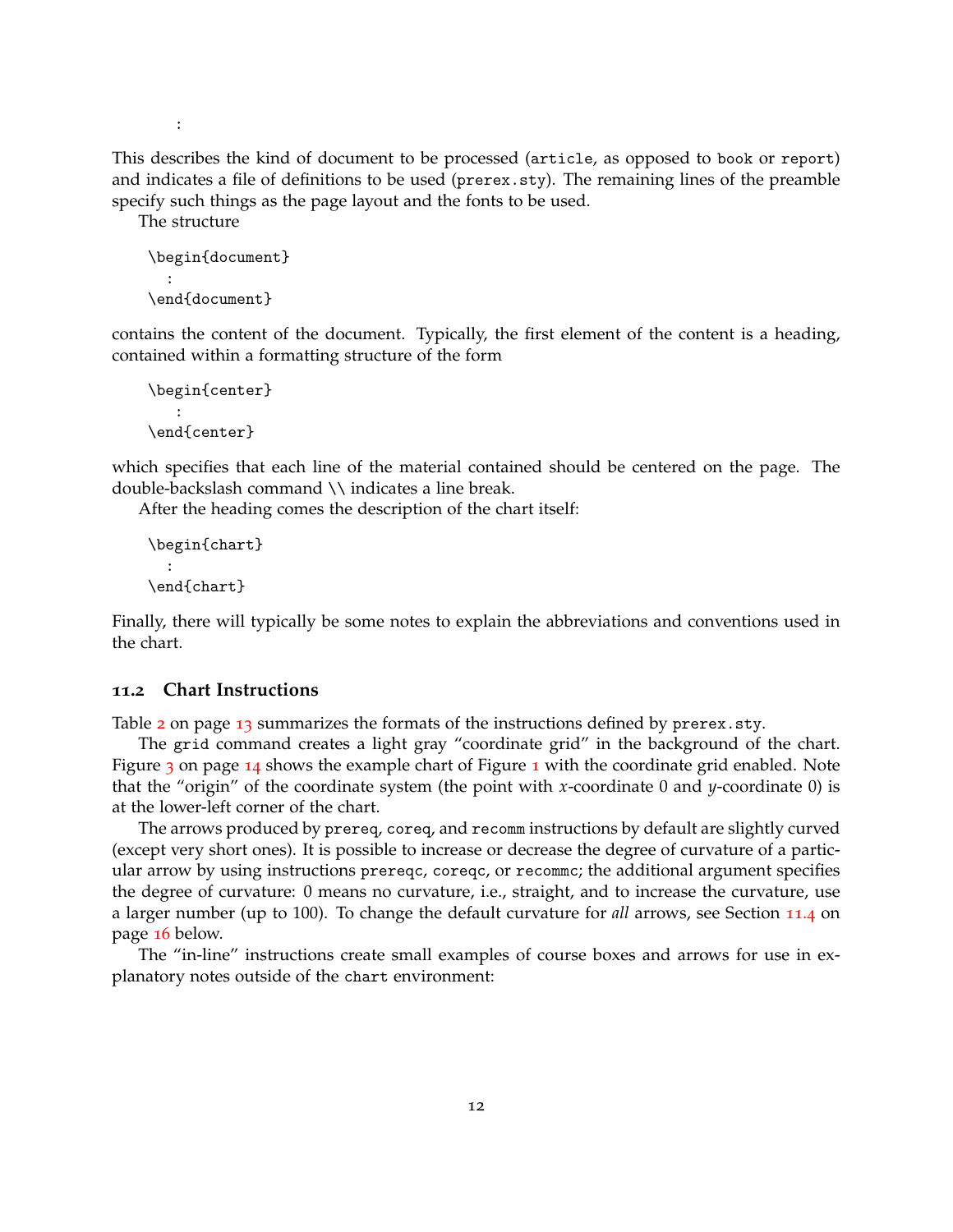| <b>Course Boxes and Text-Lines</b>                                                                               |  |  |  |  |
|------------------------------------------------------------------------------------------------------------------|--|--|--|--|
| \halfcourse x, y:{course code}{course title}{timetable code}                                                     |  |  |  |  |
| \fullcourse x, y:{course code}{course title}{timetable code}                                                     |  |  |  |  |
| \reqhalfcourse x, y:{course code}{course title}{timetable code}                                                  |  |  |  |  |
| \opthalfcourse x, y:{course code}{course title}{timetable code}                                                  |  |  |  |  |
| \reqfullcourse x, y:{course code}{course title}{timetable code}                                                  |  |  |  |  |
| \optfullcourse x, y:{course code}{course title}{timetable code}                                                  |  |  |  |  |
| $\hbar$ \halfcoursec x, y: { course code } { course title } { timetable code } { color }                         |  |  |  |  |
| $\text{X}{\text{real}}$ $x, y : \text{course code } \text{times} \text{ time}$ $\text{table code } \text{color}$ |  |  |  |  |
| \opthalfcoursec x, y: { course code } { course title } { timetable code } { color }                              |  |  |  |  |
| $\tilde{z}$ \fullcoursec $x, y$ : { course code } { course title } { timetable code } { color }                  |  |  |  |  |
| $\ref{u11course} x,y : \{ course code \} \{ course title \} \{ timetable code \} \{ color \}$                    |  |  |  |  |
| \optfullcoursec x, y : { course code } { course title } { timetable code } { color }                             |  |  |  |  |
| $\min x, y$ : {course code}                                                                                      |  |  |  |  |

\text *x*, *y* :{*line of text*}

| <b>Arrows</b>                           |                                                |  |  |  |  |
|-----------------------------------------|------------------------------------------------|--|--|--|--|
| \prereq $x_0$ , $y_0$ , $x_1$ , $y_1$ : | \prereqc $x_0$ , $y_0$ , $x_1$ , $y_1$ ; $c$ : |  |  |  |  |
| \coreq $x_0$ , $y_0$ , $x_1$ , $y_1$ :  | \coreqc $x_0$ , $y_0$ , $x_1$ , $y_1$ ; $c$ :  |  |  |  |  |
| $\text{tree}$ $x_0, y_0, x_1, y_1$ :    | \recommc $x_0$ , $y_0$ , $x_1$ , $y_1$ ; $c$ : |  |  |  |  |
| <b>Coordinate Grid</b>                  |                                                |  |  |  |  |
| \grid                                   |                                                |  |  |  |  |
| In-Line Instructions                    |                                                |  |  |  |  |
| \solidarrow                             |                                                |  |  |  |  |
| \dottedarrow                            |                                                |  |  |  |  |
| <b>\dashedarrow</b>                     |                                                |  |  |  |  |
| \lightbox                               |                                                |  |  |  |  |
| \boldbox                                |                                                |  |  |  |  |
| \dottedbox                              |                                                |  |  |  |  |

# <span id="page-12-0"></span>Table 2: Instructions for prerex-Formatted Prerequisite Charts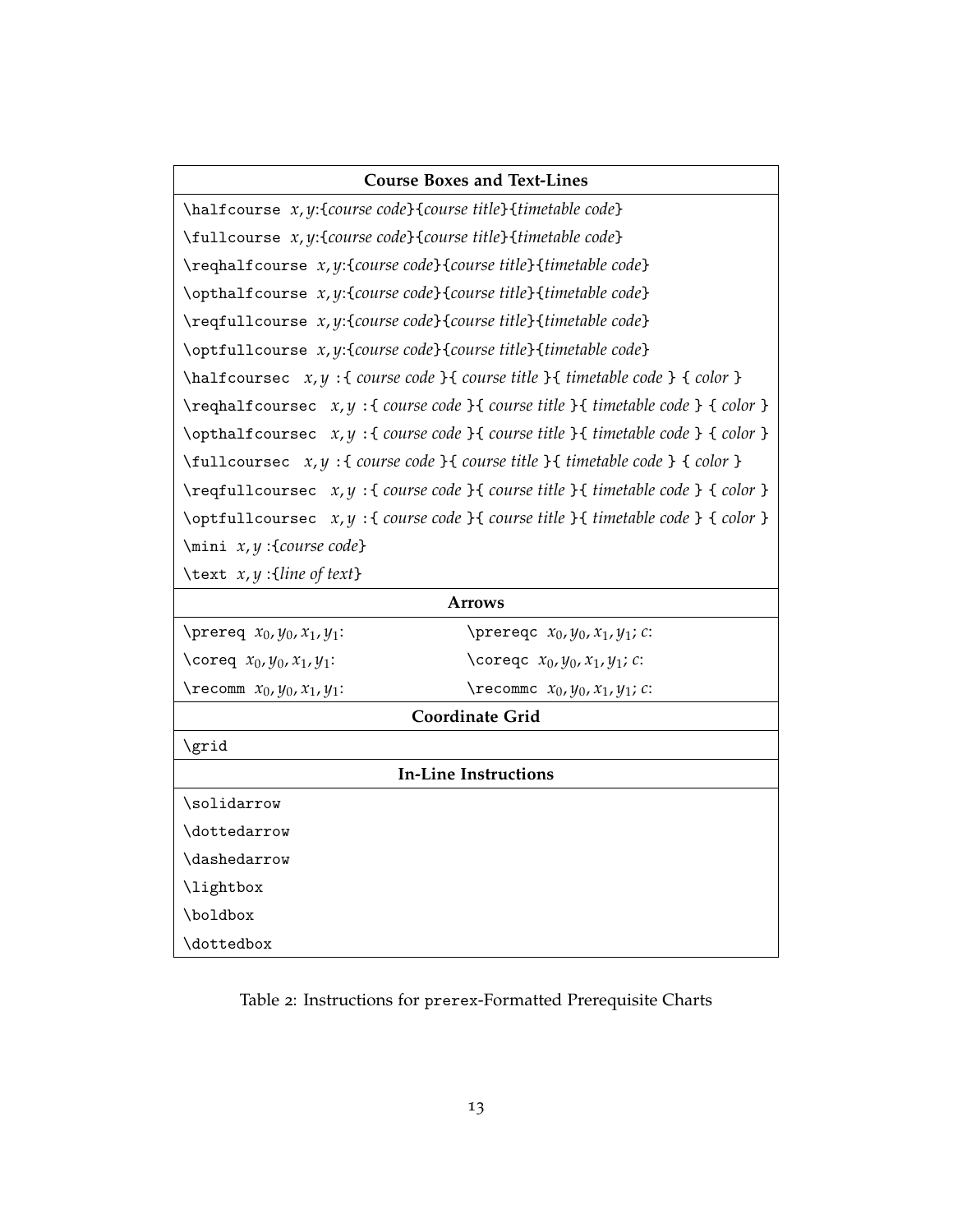

<span id="page-13-0"></span>Figure 3: A Prerequisite Chart with a Coordinate Grid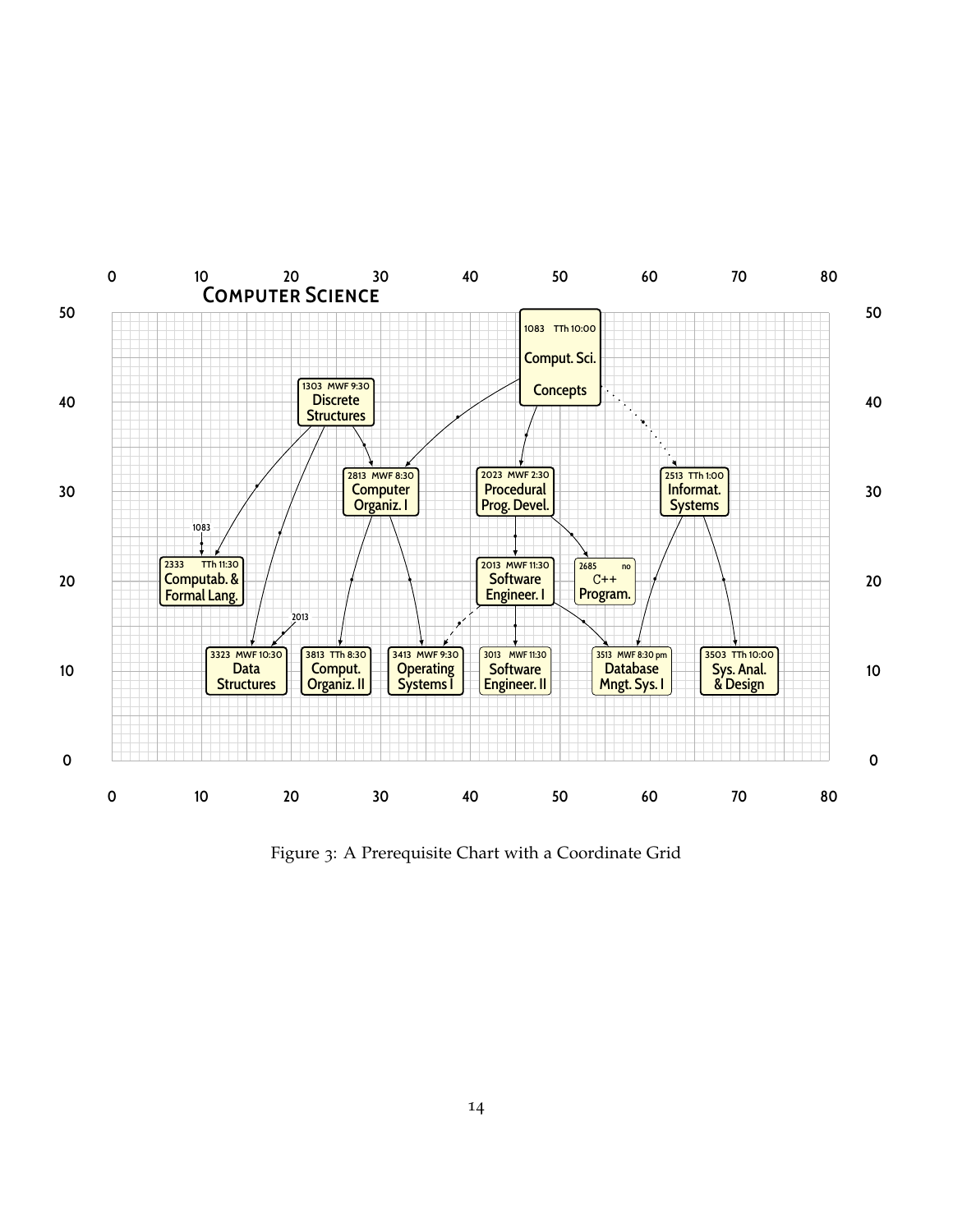| \solidarrow  |       |
|--------------|-------|
| \dottedarrow |       |
| \dashedarrow |       |
| \lightbox    | light |
| \boldbox     | bold  |
| \dottedbox   |       |

See the manual pages prerex(5) and prerex.sty(7) and the documentation for prerex.sty for more information.

#### <span id="page-14-0"></span>**11.3 LaTeX Input Conventions**

The following are some of the input conventions for LaTeX that you might want to know about while editing the source file for a prerex-formatted prerequisite chart.

- The characters #  $\frac{1}{2}$  % &  $\frac{1}{2}$  { } ~ ^ \ are interpreted in special ways by LaTeX; to produce any of the first seven of these characters, you will have to "escape" them with a backslash, as in, for example,  $\&$ . The  $\setminus \$  combination produces a line break; to produce a backslash, use \backslash. The remaining two special characters,  $\tilde{ }$  and  $\tilde{ }$ , may also be escaped with a backslash but produce accents; for example,  $\hat{\ }$   $\hat{\ }$  u} produces  $\hat{u}$ .
- To produce a space where LaTeX would normally not do so, use  $\setminus$ . For example, LaTeX normally interprets a period immediately after a word as the end of a sentence and leaves a larger-than-usual space; to prevent the larger-than-usual space after an abbreviation that finishes with a period, use  $\setminus$  instead of a space, as in Diff.  $\setminus$  Equations.
- An unescaped % character signals the beginning of a comment; any characters following the % to the end of that line are ignored by LaTeX.
- To prevent a line break between two words, use a  $\tilde{ }$  instead of a space between them, as in MATH~223.
- To leave a smaller-than-usual space between two words, use \, instead of a space between them, as in MATH\,223.
- To prevent hyphenation of some word, use the word as the argument to an \mbox command, as in \mbox{Robert}.

#### <span id="page-14-1"></span>**11.4 Configuration**

The following LaTeX definitions are made in prerex.sty but may be re-defined by the user in the chart source file:

```
\newcommand{\DefaultCurvature}{20}
```
where the argument should be in the range 0–100; 0 means no curvature.

```
\newcommand{\CourseURL}[3]{#3.html}
```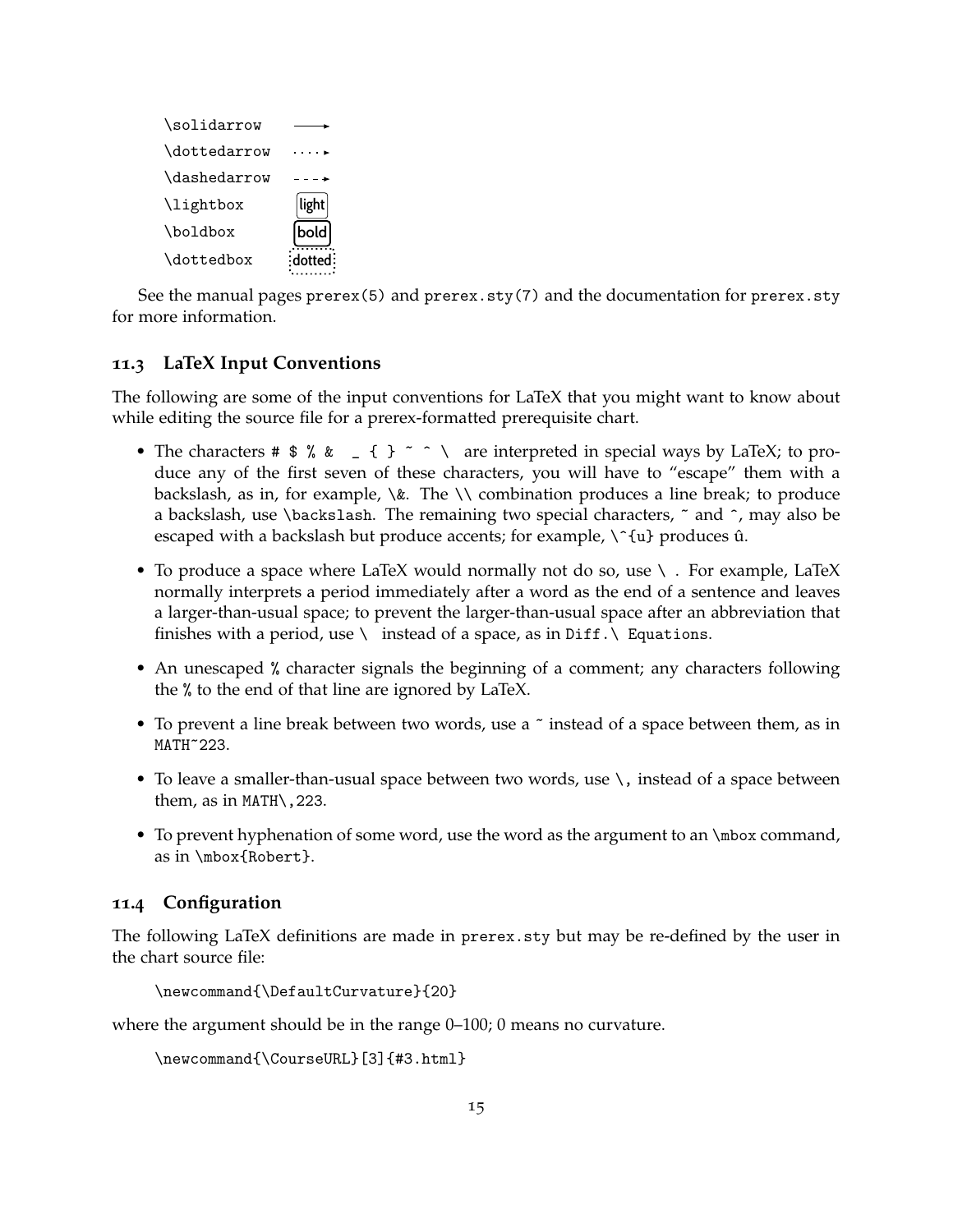where the arguments supplied at the call are the *x* and *y* coordinates of the box or mini, and the course code.

```
\newcommand{\background}{yellow!15}
```
which defines the default background color for course nodes.

```
\setlength{\unit}{5.7816pt}
```
which defines the absolute size of a coordinate unit; this results in exactly 10 pixels per coordinate unit if the chart is converted to an image at 125 dpi.

```
\newcommand{\dpi}{125}
\newcommand{\PixelsPerUnit}{10}
```
These three commands have to re-defined together if the image-map data are to be correct.

```
\setcounter{diagheight}{75}
```
which is the *y*-coordinate of the top of the diagram (reduced to 65 in landscape mode); the nominal diagram width is  $\text{t} + \unit +10$ .

The following define the thicknesses of the three kinds of arrows and the thickness of bold boxes:

```
\newcommand{\solidwidth}{0.5pt}
\newcommand{\dottedwidth}{0.8pt}
\newcommand{\dashedwidth}{0.8pt}
\newcommand{\boldwidth}{1.0pt}
```
The following command is used to change to a smaller size for course codes, timetable information, and mini-course codes:

```
\newcommand{\smallersize}{\relsize{-3}}
```
The following command defines the baseline adjustment for the stand-alone arrows and boxes; this parameter is font-dependent.

\newcommand{\baselineAdj}{-0.5ex}